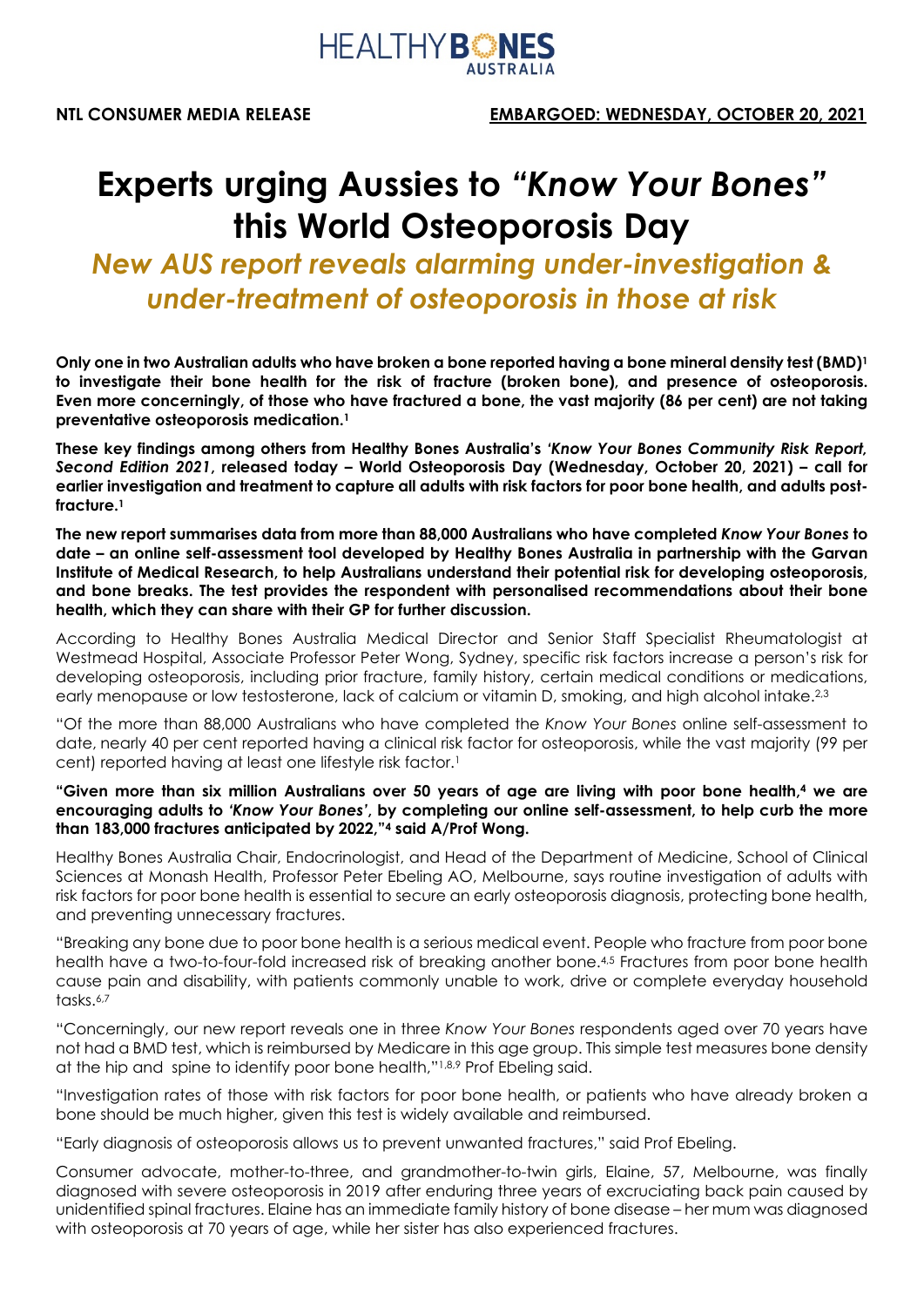"Despite my family history of bone disease, it never crossed my mind, nor was it even suggested to me, that I may be at risk for developing osteoporosis, even after going through menopause.

"Because I had never experienced any falls, no one suspected I was living with bone fractures. So I'm not actually sure how long I had been living with osteoporosis," said Elaine.

Elaine maintains heightened public awareness of bone health is urgently required to help curb the prevention of painful but unnecessary fractures.

"I encourage everyone to use *Know Your Bones* and talk to your doctor about your bone health to prevent osteoporosis. The disease has substantially impacted my life, and I want others to avoid the pain I have gone through."

"*Know Your Bones* represents a simple first step for Australians to consider their bone health, and can be performed in the comfort of their own homes," said CEO of Healthy Bones Australia, Mr Greg Lyubomirsky, Sydney.

"Fractures place a huge burden on the cost of the healthcare system and account for the majority (69 per cent) of the expected AUD 3.85 billion,<sup>4</sup> in 2022, including emergency costs, hospital stays, rehabilitation, and community services. We need to educate the community about the risk factors for poor bone health, and ensure adults with risk factors are investigated as part of a routine medical check-up.

"At Healthy Bones Australia, we are committed to improving Australians' bone health. The data contained in the second edition of the *Know Your Bones Community Risk Report* provides timely and valuable insights on osteoporosis for health professionals, policy makers, and the community at large," Mr Lyubomirsky said.

# **Key** *'Know Your Bones Community Risk Report'* **findings**

- **More than half (52 per cent) of respondents who reported a fracture were aged 50 to 60 years;**
- **Only half of those who reported a fracture had also had a Bone Density test;**
- **The majority of respondents (86 per cent) who reported sustaining a fracture said they were not taking preventative osteoporosis medication;**
- **Nearly 40 per cent of those who completed the** *Know Your Bones* **online self-assessment had a clinical risk factor for osteoporosis, while the vast majority of respondents (99 per cent) reported having a lifestyle risk factor for the disease (insufficient calcium intake and vitamin D, lack of exercise, tobacco smoking and alcohol consumption);**
- **Despite Bone Density testing remaining available, and reimbursed\* for anyone over 70 years nearly 30 per cent of respondents said they had not undergone the test.1**

*\*Testing is reimbursed for multiple risk factors, including for anyone of any age who has sustained a minimal trauma fracture (from a standing height).* 

# **The Report calls for:**

- **Early medical intervention to capture adults following a fracture from poor bone health; and**
- **Routine clinical investigation of adults with risk factors for poor bone health to ensure an early diagnosis of osteoporosis, to protect bone health, and prevent unnecessary fractures.1**

#### **About osteoporosis**

Osteoporosis is a painless disease leading to reduced bone strength and increased risk of fracture.4,10,11 Once a fracture occurs, action must be taken to protect bone health, and bone density monitored to gauge improvement.12,13 Importantly, osteoporosis and osteopenia affects women4 and men (who account for up to 30 per cent of all fractures relating to osteoporosis and osteopenia, and their associated costs).4

Fractures are expensive to treat and disruptive to the lives of patients, and their families.4 Data shows sixty-six per cent of Australians aged 50+ are living with poor bone health (osteoporosis or osteopenia).<sup>4</sup> Fractures account for up to 70 per cent of the overall cost of the disease.4

# **About Healthy Bones Australia**

Healthy Bones Australia (formerly Osteoporosis Australia) is a national, not-for-profit organisation that focuses on reducing broken bones and improving bone health across Australia. The organisation was established in 2001 in response to the growing number of Australians living with poor bone health, and the lack of health focus on preventing osteoporosis. Healthy Bones Australia aims to increase community and health professional awareness of osteoporosis, and advocates to government to reduce the impact of the disease, nation-wide.

#### **To learn more, or to take the** *Know Your Bones* **online self-assessment, head to [knowyourbones.org.au.](http://www.knowyourbones.org.au/)**

*ends#*